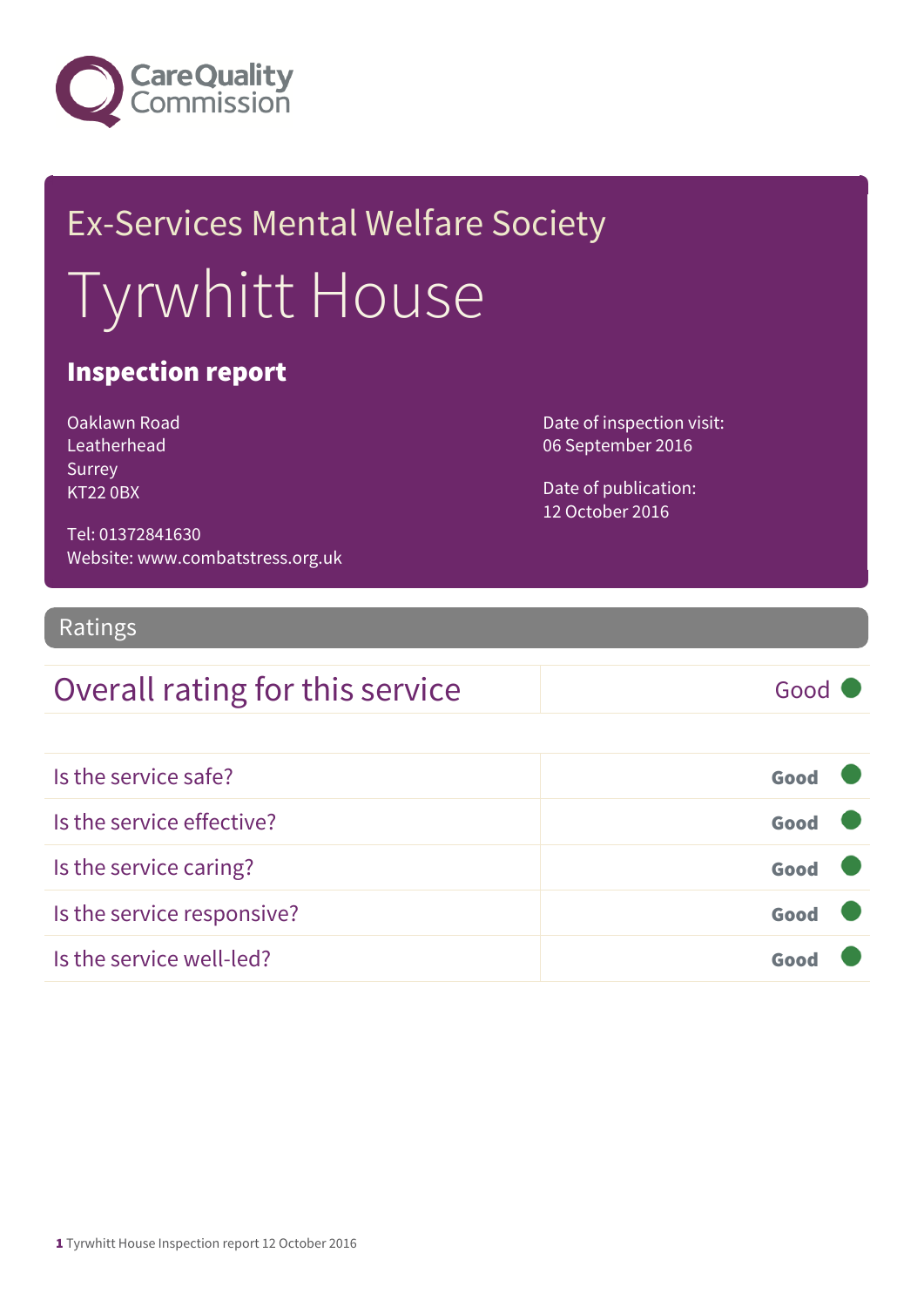# Summary of findings

#### Overall summary

Tyrwhitt House is a service which provides accommodation for up to 33 people. The service provides support and treatment for veterans of the British armed forces who are suffering from post-traumatic stress disorder (PTSD).

There was a registered manager at the service. A registered manager is a person who has registered with the Care Quality Commission to manage the service. Registered persons have legal responsibility for meeting the requirements in the Health and Social Care Act 2008 and associated regulations about how the service is run.

We inspected Tyrwhitt House on 6 September 2016. The inspection was unannounced. The service was last inspected in September 2014 when it was found to be meeting the requirements of the regulations.

People stayed at the service for either a two or a six week period to undertake therapeutic programmes to assist them to recover from the symptoms of Post-Traumatic Stress Disorder (PTSD) and other mental health difficulties such as anxiety and social avoidance. Four therapy programmes were offered, a two week Trans diagnostic programme, a two week Anger Management programme, and a six week intensive therapy programme. The treatment consisted of individual therapies such as talking treatments such as Cognitive Behaviour Therapy and Eye Movement Desensitisation and Reprocessing; leisure, education and Occupational Therapy; and medicine review.

People told us they felt safe at the service and with the staff who supported them. People told us, "I have the utmost respect and praise for every person who works (at Tyrwhitt House)…together they make (Tyrwhitt House) work in the best way possible," and "I can honestly rate the service they have provided as excellent. The professionalism and dedication of all the staff…was first class and has helped tremendously in my recovery. " A health professional told us "Staff seem very caring and the people receiving care seem very happy with the help they have received."

Most people self-administered their medicines, and there were suitable procedures to ensure this happened appropriately. Where staff were involved in the administration of medicines, people told us they received their medicines on time. Medicines administration records were kept appropriately and medicines were stored and managed to a good standard.

Staff had been suitably trained to recognise potential signs of abuse. Staff told us they would be confident to report concerns to management, and thought management would deal with any issues appropriately.

Staff training was delivered to a good standard, and staff received updates about important skills such as first aid and safeguarding at regular intervals.

Recruitment processes were satisfactory as pre-employment checks had been completed to help ensure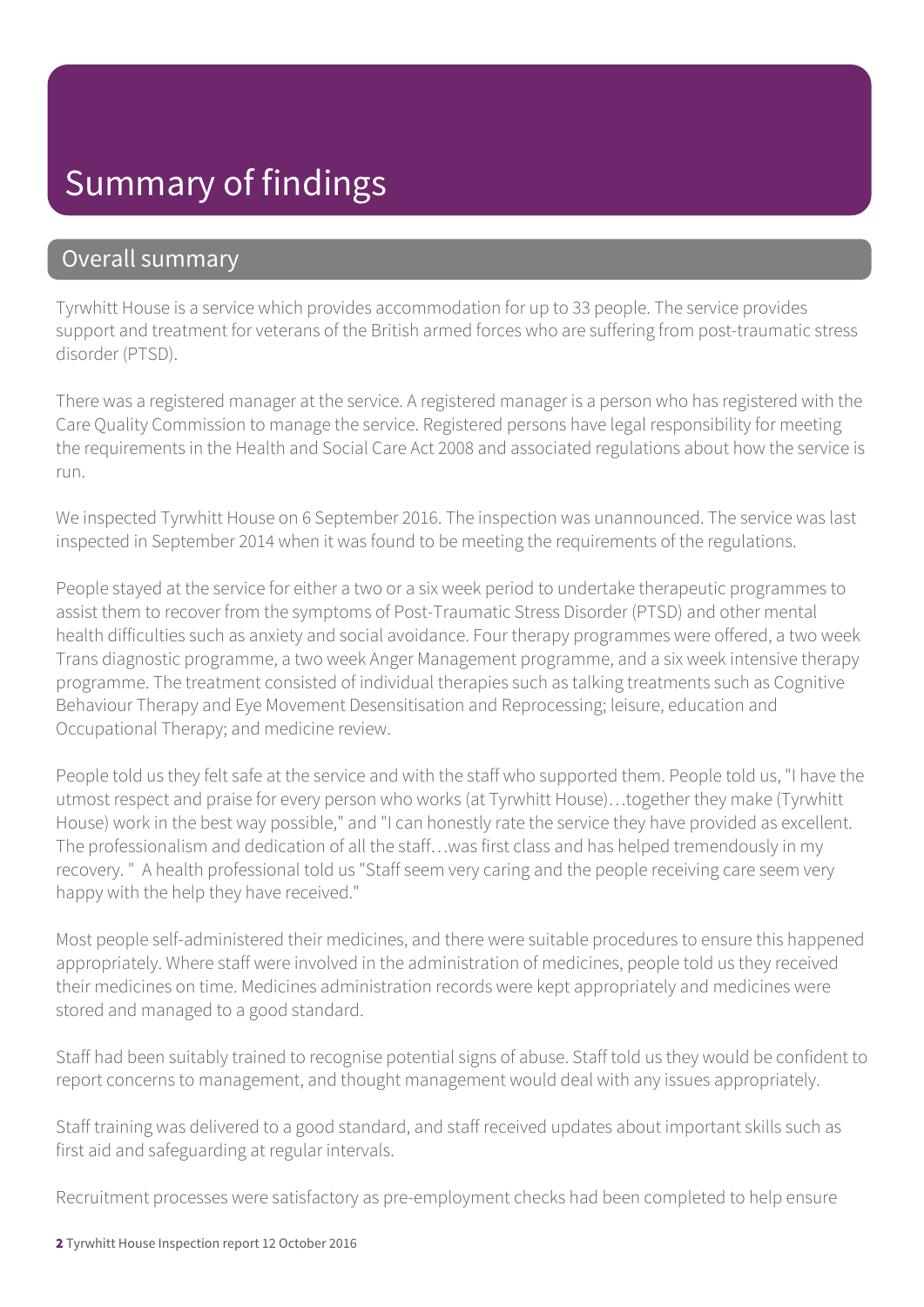people's safety. This included written references and an enhanced Disclosure and Barring Service check, which helped find out if a person was suitable to work with vulnerable adults.

People had access to medical professionals such as a general practitioner. People said they received enough support from these professionals.

There were enough staff on duty and people said they received timely support from staff when it was needed. We observed staff being attentive to people's needs.

The service had a suitable therapy programme. People said the treatment programme was of great assistance to them. For example one person said, "I received treatment for many aspects of PTSD. All treatments seemed to have worked and I have learned more strategies…to cope with my symptoms," and "An amazing course of treatment which from the outset made me feel safe for the first time in many years. Very caring and knowledgeable staff. An amazing stay which I would highly recommend. I praise all staff." Suitable recreational activities were also available including a library, an occupational therapy workshop, a gym, relaxation room, gardening activities, internet access and TV room.

Care records were managed electronically. Records for each person included a care plan and risk assessments. Records were regularly reviewed. People who attended the programmes on offer needed to have mental capacity, but staff had suitable knowledge about the Mental Capacity Act (2005).

People were very happy with their meals. Everyone said they always had enough to eat and drink. Comments received about the meals included, "The food is of excellent quality and in good supply."

People we spoke with said if they had any concerns or complaints they would feel confident discussing these with staff members or management. One person said, " I was fully informed of the complaints system, and I believe complaints would be dealt with fairly and professionally ."

People felt the service was well managed. We were told the management team were, "Very helpful and approachable. They would also approach us and ask if everything was ok." There were comprehensive systems in place to monitor the quality of the service.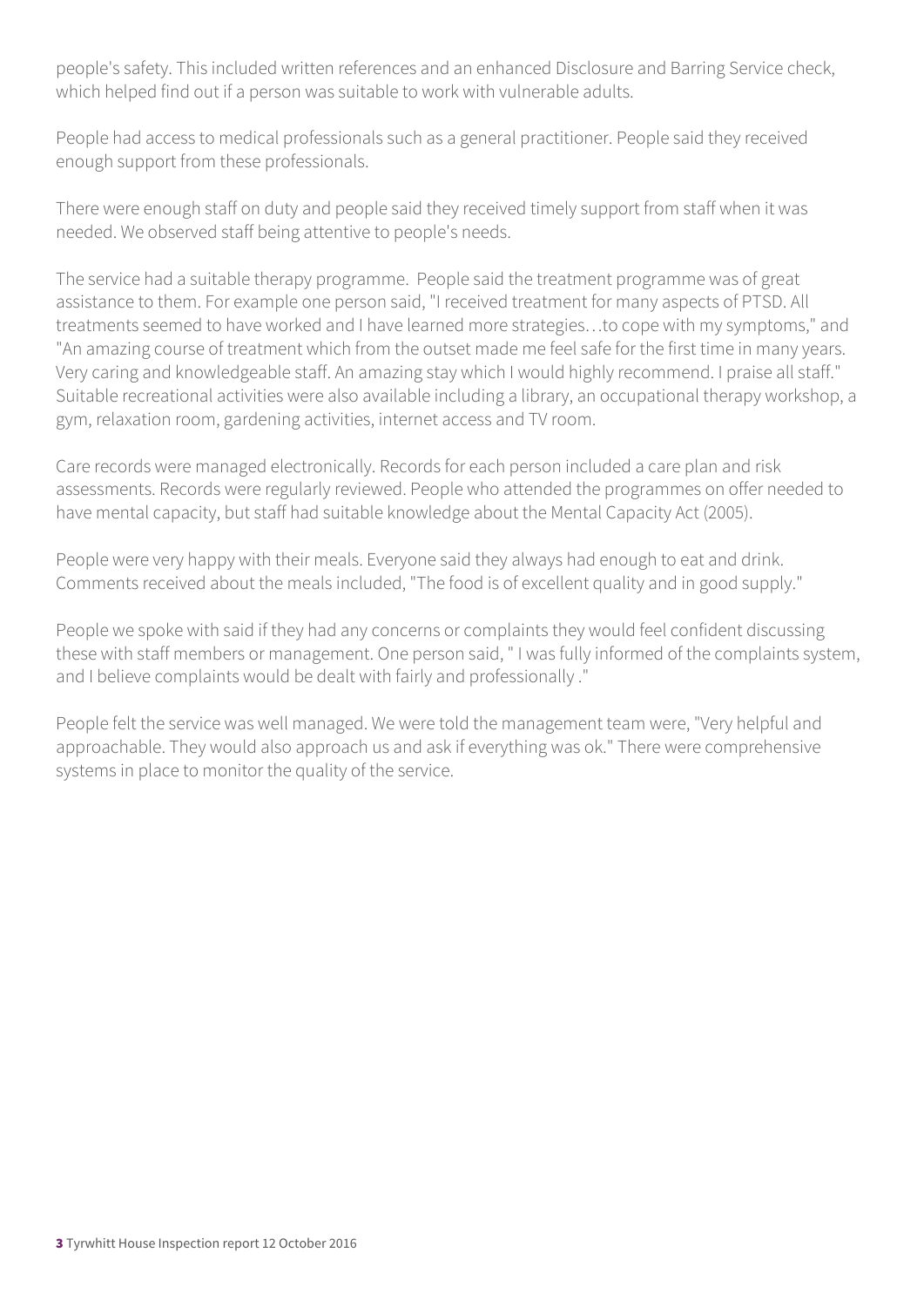### The five questions we ask about services and what we found

We always ask the following five questions of services.

| Is the service safe?                                                                                                                                                  | Good |
|-----------------------------------------------------------------------------------------------------------------------------------------------------------------------|------|
| The service was safe                                                                                                                                                  |      |
| Medicines systems were suitable. Where medicines were held on<br>behalf of people there were suitable systems in place to store,<br>administer, and record medicines. |      |
| There were satisfactory numbers of suitably qualified staff on<br>duty to keep people safe and meet their needs.                                                      |      |
| Staff knew how to recognise and report the signs of abuse.                                                                                                            |      |
| Is the service effective?                                                                                                                                             | Good |
| The service was effective.                                                                                                                                            |      |
| Staff had suitable knowledge and skills to assess people's<br>capacity to consent to care and treatment in line with legislation<br>and guidance.                     |      |
| People were supported to maintain a balanced diet appropriate<br>to their dietary needs and preferences.                                                              |      |
| People had access to doctors and other external medical<br>support.                                                                                                   |      |
| Is the service caring?                                                                                                                                                | Goo  |
| The service was caring.                                                                                                                                               |      |
| Staff were kind and compassionate and treated people with<br>dignity and respect.                                                                                     |      |
| People's privacy was respected. People were encouraged to<br>make choices about their treatment.                                                                      |      |
| People could receive visitors, and there was suitable space for<br>people to receive visitors in private.                                                             |      |
| Is the service responsive?                                                                                                                                            | Good |
| The service was responsive.                                                                                                                                           |      |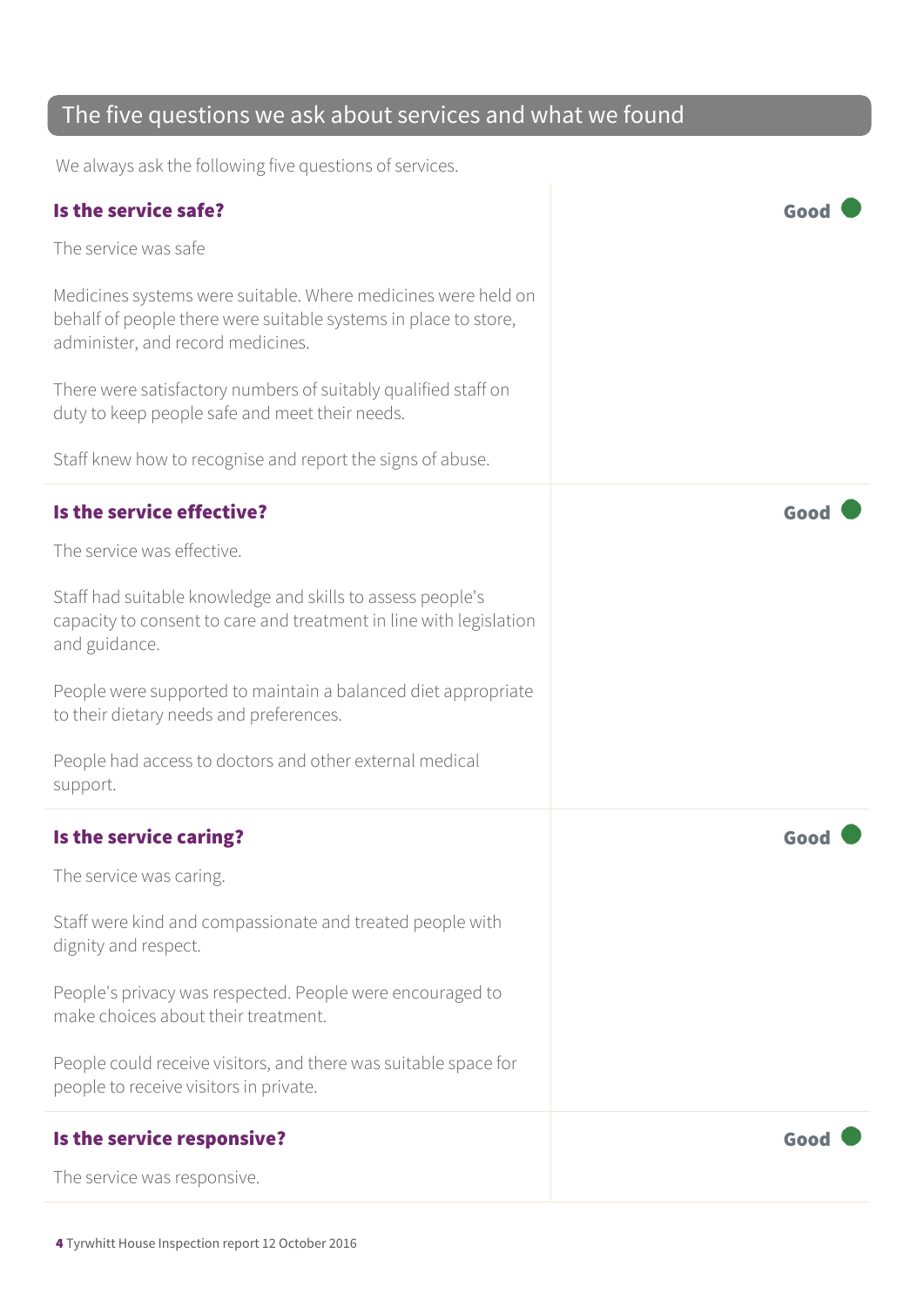| People received suitable support from staff to assist them with<br>their recovery. Care plans were kept up to date.                                                                         |      |
|---------------------------------------------------------------------------------------------------------------------------------------------------------------------------------------------|------|
| People told us if they had any concerns or complaints they<br>would be happy to speak to staff or the manager of the service.<br>People felt any concerns or complaints would be addressed. |      |
| There was a suitable therapeutic programme available to people<br>who used the service.                                                                                                     |      |
|                                                                                                                                                                                             |      |
| Is the service well-led?                                                                                                                                                                    | Good |
| The service was well-led.                                                                                                                                                                   |      |
| People and staff said management ran the service well, and were<br>approachable and supportive.                                                                                             |      |
| There were systems in place to monitor the quality of the service.                                                                                                                          |      |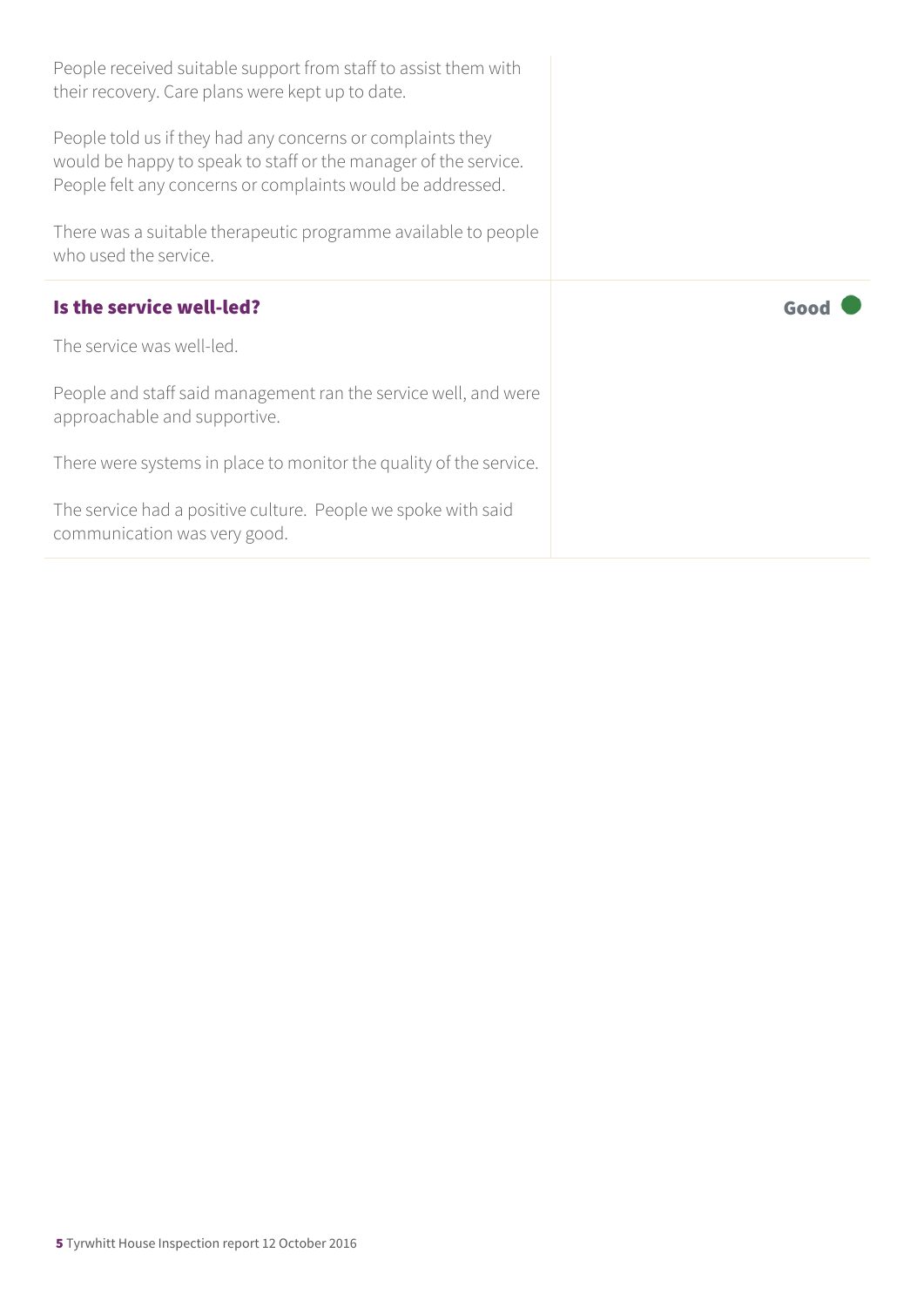

# Tyrwhitt House Detailed findings

# Background to this inspection

We carried out this inspection under Section 60 of the Health and Social Care Act 2008 as part of our regulatory functions. This inspection was planned to check whether the provider is meeting the legal requirements and regulations associated with the Health and Social Care Act 2008, to look at the overall quality of the service, and to provide a rating for the service under the Care Act 2014.

We visited Tyrwhitt House on 6 September 2016. The inspection was carried out by one inspector and a specialist nurse inspector who had knowledge and skills of working with military veterans who had PTSD. The inspection was unannounced.

Before visiting the service we reviewed information we maintained about the service such as previous inspection reports, and notifications of incidents. A notification is information about important events which the service is required to send us by law. This enabled us to ensure we were addressing potential areas of concern.

During the inspection we spoke with five people who used the service. We had contact (either through email or speaking to) with eight people who used the service, currently or in the past, and one relative. We also spoke with the registered manager and six members of staff. Before the inspection we had written contact with one external professional. We inspected the premises and observed care practices during our visit. We looked at three records which related to people's individual care. We also looked at three staff files and other records in relation to the running of the service.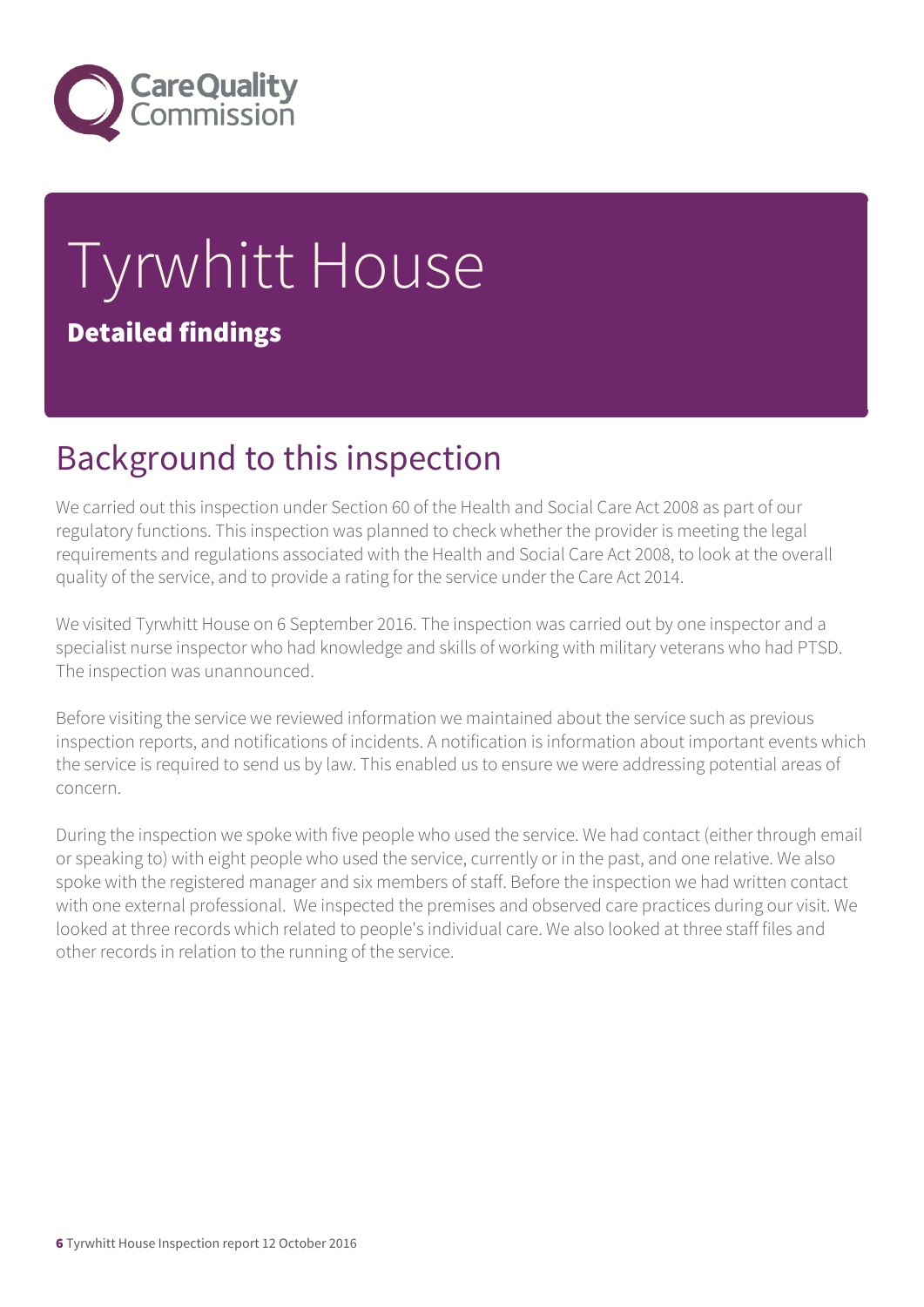## Is the service safe?

# Our findings

People told us they felt safe. Comments from people included; "I felt absolutely safe," "Yes very. I never once felt unsafe or vulnerable," "Yes, most definitely, "and "The service I received made me feel safe for the first time in 32 years."

The service had a satisfactory safeguarding policy. All staff received training in safeguarding adults and children. Staff demonstrated they understood how to safeguard people against abuse. Staff told us they thought any allegations they reported would be fully investigated and satisfactory action taken to ensure people were safe. Staff were able to identify the safeguarding lead for the service. Staff were also able to give us details of the process they had followed in the past which showed good use and outcome of the safeguarding process.

Risk assessments were in place for each person. For example, about people's mental and physical health. Risk assessments were regularly reviewed monthly and updated as necessary.

Most people who used the service administered their own medicines. People were required to bring enough medicines with them when they started the programme. If this did not occur the service has a relationship with a local GP surgery, who could contact the person's GP and ensure medicines were prescribed.

When people entered the service a risk assessment was completed to check the person was suitable to selfadminister their medicines. The person was required to sign an agreement whether staff administered or they self-administered their medicines. All medicines received for the person were recorded, and amounts kept in stock were regularly audited during the person's stay. The service had a psychiatrist who reviewed each person's medicines, during their stay, to check they were effective.

When medicines were administered on behalf of the person they were stored appropriately in a locked cabinet in the clinical room. Medicine Administration Records (MAR) were correctly completed when medicines were administered. A satisfactory system was in place to return medicines to the person at the end of their stay at the service. There was also a suitable system to dispose of medicine, during the person's stay, should this no longer be required. Medicines which required refrigeration were appropriately stored. Controlled medicines, requiring more secure storage, was stored appropriately, and suitable records were kept. The temperature of the refrigerator was checked daily. Relevant clinical staff were required to receive training in the handling of medicines. However, training records showed not all relevant staff had received this, although sample staff induction checklists showed observation of new staff administering medicines was covered during the induction period.

Incidents and accidents which took place were recorded by staff in people's records. Events were audited by the registered manager to identify any patterns or trends which could be addressed. Where necessary, action was taken to reduce any apparent risks.

The service did not keep monies on behalf of people. There was a safe in people's individual bedrooms where money and valuables could be kept. People could also lock their bedroom doors. The people we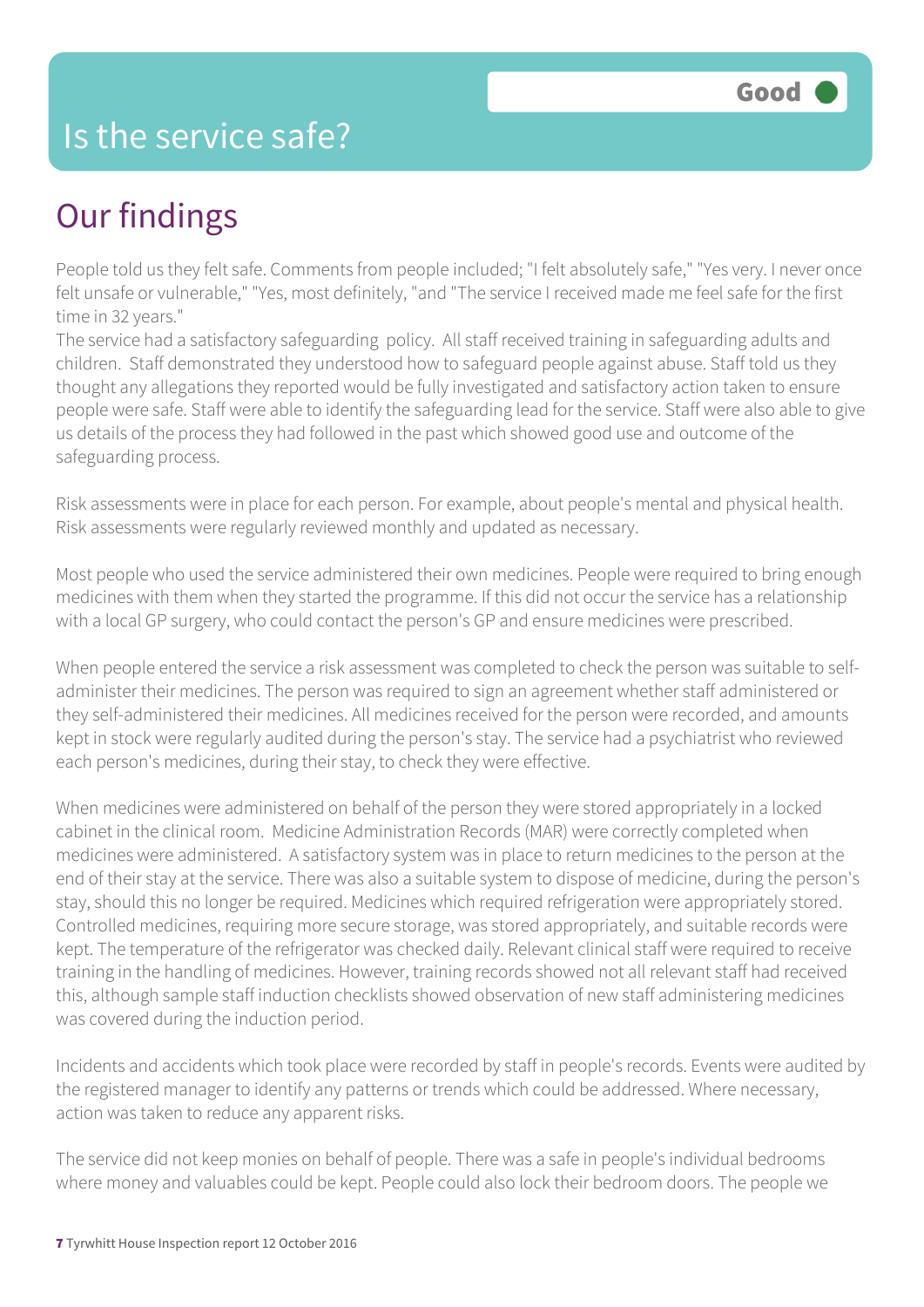spoke with all said they felt their belongings were safe, and nobody said any personal items had gone missing during their stay.

There were enough staff on duty to meet people's needs. For example, on the day of the inspection there were two registered nurses on duty during the day, and two recovery support workers. At night there was one registered nurse, and two recovery support workers. In addition to this there were other staff such as therapists, psychiatrists, psychologists, occupational therapists, community psychiatric nurses, administrative staff, cooking and cleaning staff, and managers. People told us there were enough staff to help them. For example, comments received included "There was always staff available able and willing to help," and "There were plenty of staff day and night. Whenever I needed to talk to someone I could always find staff available."

Recruitment checks were in place and demonstrated that people employed had satisfactory skills and knowledge needed to care for people. All staff files contained appropriate checks, such as two references and a Disclosure and Barring Service (DBS) check. Nursing staff had suitable validation; from the Nursing and Midwifery Council (their regulatory body), that individual clinical registration was up to date.

The environment was clean and well maintained. Appropriate cleaning schedules were used. People told us the building was "Clean and bright," "Always clean and tidy," and "The surroundings are beautiful, and the accommodation well kept, clean and comfortable." There was plenty of space where people could either spend time on their own, or in small groups. For example there were two main lounges. The Occupational Therapy department was open 24 hours a day so people could complete art and craft work when they chose.

The boiler, gas appliances and water supply had been tested to ensure they were safe to use. Portable electrical appliances had been tested and were safe. The electrical circuit had been tested. There was a system in place to minimise the risk of Legionnaires' disease. There was a system of health and safety risk assessment in place. There were smoke detectors and fire extinguishers on each floor. Fire prevention equipment and evacuation procedures were checked by staff, the fire authority and external contractors, to ensure they worked.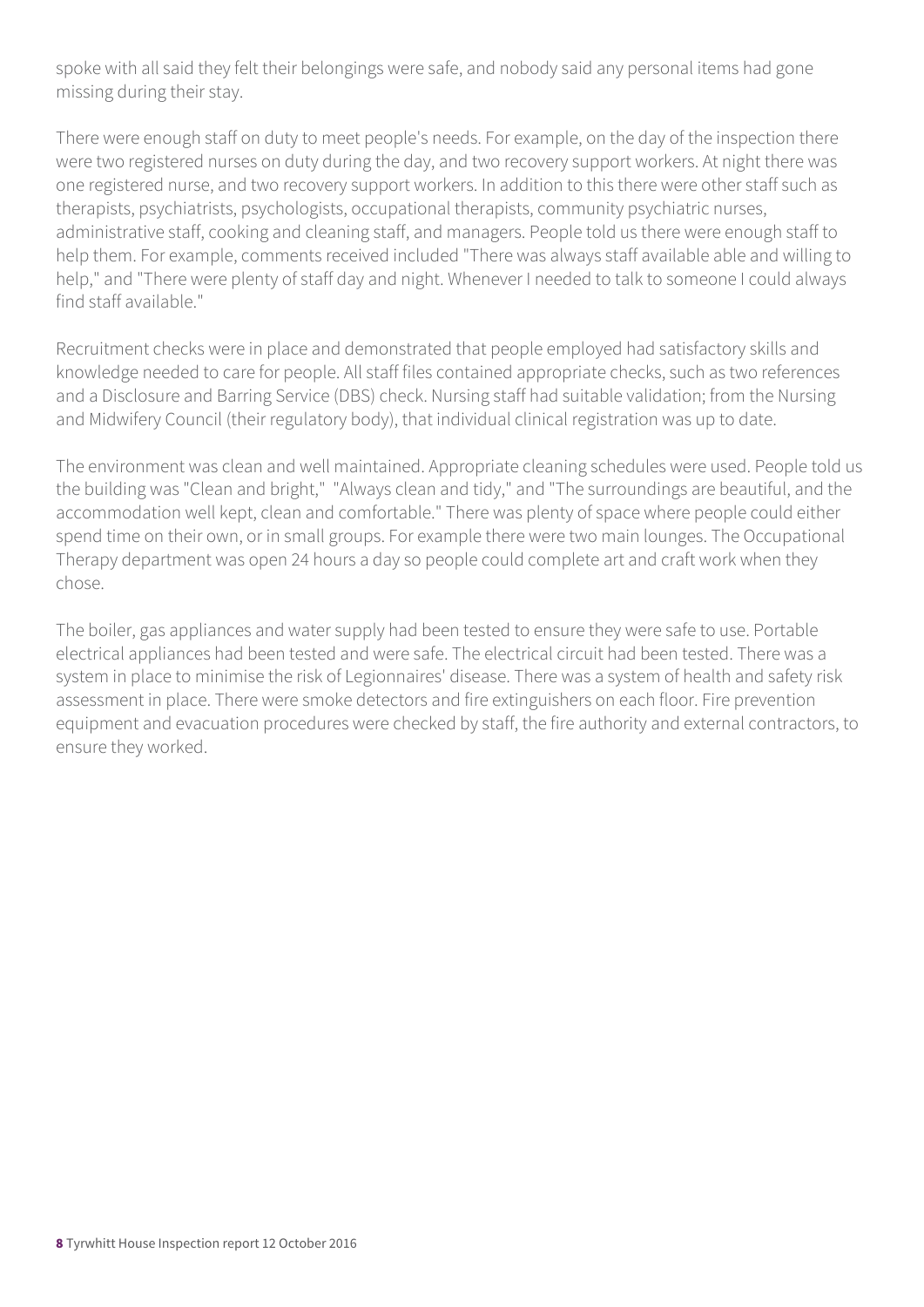# Is the service effective?

# Our findings

People told us the service was effective at meeting their needs and staff worked in a professional manner. People said, "It's fantastic here," and "At first it was a bit daunting, but the support has been really good. It has been great." A relative said, "The therapy helped my husband understand his condition and start to use techniques to deal with it."

Staff had received suitable training to carry out their roles. New staff had an induction to introduce them to their role. We were provided with copies of bespoke induction checklists for staff that had started at the service. These induction periods included giving staff an opportunity to be introduced to the service through discussions with established key staff, observation of therapy groups, shadowing of experienced staff, and completion of on line training. The registered manager said she was aware of the need for staff, which were new to the care industry, to undertake the Care Certificate. The Care Certificate is an identified set of national standards that health and social care workers should follow when starting work in care. The Care Certificate ensures all care staff have the same introductory skills, knowledge and behaviours to provide necessary care and support. We saw for registered nurses that national industry induction standards were covered during the induction period. We were concerned there were no completed induction checklists on staff's files, although the unsigned checklists we were provided for previous inductions were comprehensive.

We checked training records to see if staff had received appropriate training to carry out their jobs. We were provided with records showed that staff were required to receive training about safeguarding of children and adults, care planning, basic life support, data protection, equality and diversity, fire safety, health and safety, infection control and manual handling. Records showed delivery of training was satisfactory, although we identified some gaps in the delivery of training for example, about manual handling and infection control (hand hygiene). A training programme for the year had been developed for 'face to face' training sessions which included the role of the group facilitator, goal planning, anxiety management and motivational interviewing.

Staff told us they felt supported in their roles by colleagues and senior staff. Staff told us they were "Well supported" and there was "Good opportunities" for training and supervision. There were comprehensive records to demonstrate staff had regular individual formal supervision with a manager. Staff also told us nurses and senior staff were available and approachable if they had any problems or queries on a day to day basis.

People told us they did not feel restricted. For example we were told "There were no restrictions placed on me during my time at the centre." People did say there were some rules (which were deemed as reasonable) were about "Acceptable behaviours/topics during group sessions to avoid disagreements/ setting off other patients' triggers." These were outlined in the programme handbook (which was provided to each participant) and helped to allow people to feel safe in the group environment.

People's capacity to consent to care and treatment was assessed in line with legislation and guidance. The Mental Capacity Act 2005 (MCA) provides a legal framework for making particular decisions on behalf of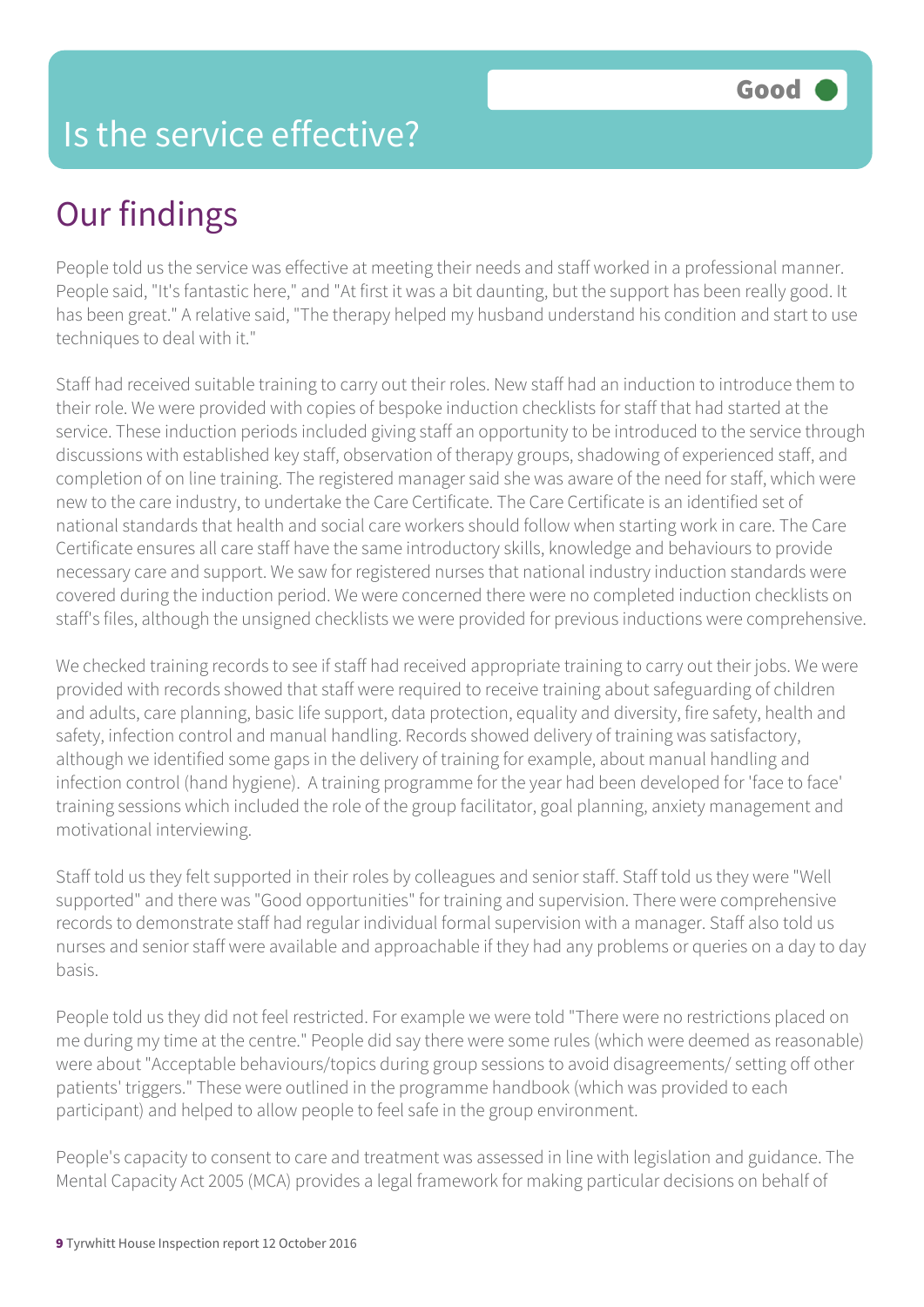people who may lack the mental capacity to do so for themselves. The Act requires that as far as possible people make their own decisions and are helped to do so when needed. When people lack mental capacity to take particular decisions, any decisions made on their behalf must be in their best interests and as least restrictive as possible.

People can only be deprived of their liberty to receive care and treatment when this is in their best interests and legally authorised under the MCA. We checked whether the service was working within the principles of the MCA, and whether any conditions on authorisations to deprive a person of their liberty were being met.

We were told people would need to have mental capacity in order to complete the courses on offer. However, the registered manager was aware of the Mental Capacity Act 2005, and the processes necessary to submit Deprivation of Liberty Safeguard applications.

People were happy with their meals. Everyone said they always had enough to eat and drink. Meals were at set times, and there was a comfortable dining area where people had their meals. People described the meals as "Brilliant," "Great, with a healthy balance," "Excellent," and "Fantastic." We were told the menu was "Varied, with plenty of choice, with good sized portions." People could have a drink when they wished. We were told, "The staff observe who attends for meals, if you are not seen, they will knock on your door. You are able to request a meal to be saved if you are in a group, one to one meeting etc." One person did comment that food was not to such a good standard if there were agency staff preparing food.

We were told if people needed assistance learning to prepare a more balanced menu assistance was provided at the Occupational Therapy unit, and there was a training kitchen where this work could take place.

The service had an ongoing relationship with a local GP surgery who could provide assistance to people during their stay. Similarly local dentists and opticians could be used while people stayed at the service, if this was necessary. People told us, "During my stay I required medical assistance which was arranged promptly," and "I had the urgent need of a GP. The staff made me an urgent appointment. They even collected the prescription for me."

The service had appropriate aids and adaptations for people with disabilities. People with a disability told us the building was "Well laid out with ease of access to all rooms." There was access to a mobility scooter for people who found it difficult to walk, and scooter / wheelchair ramps were available. Induction loops were available throughout the building for those with an hearing impairment. There were some larger bedrooms available for people who were wheelchair users. Toilets, bathrooms and showers were suitably adapted for people with a physical disability.

The service's environment was maintained to a good standard. All areas were well decorated, with clean and comfortable furnishings and fittings. The service was clean and tidy, and there were no offensive odours. People told us all facilities were maintained to a high standard, and bedrooms were always warm and comfortable. There was a range of facilities which people could use. These included two TV lounges; an Occupational Therapy department, a garden, a gym, a library and a room for reflection.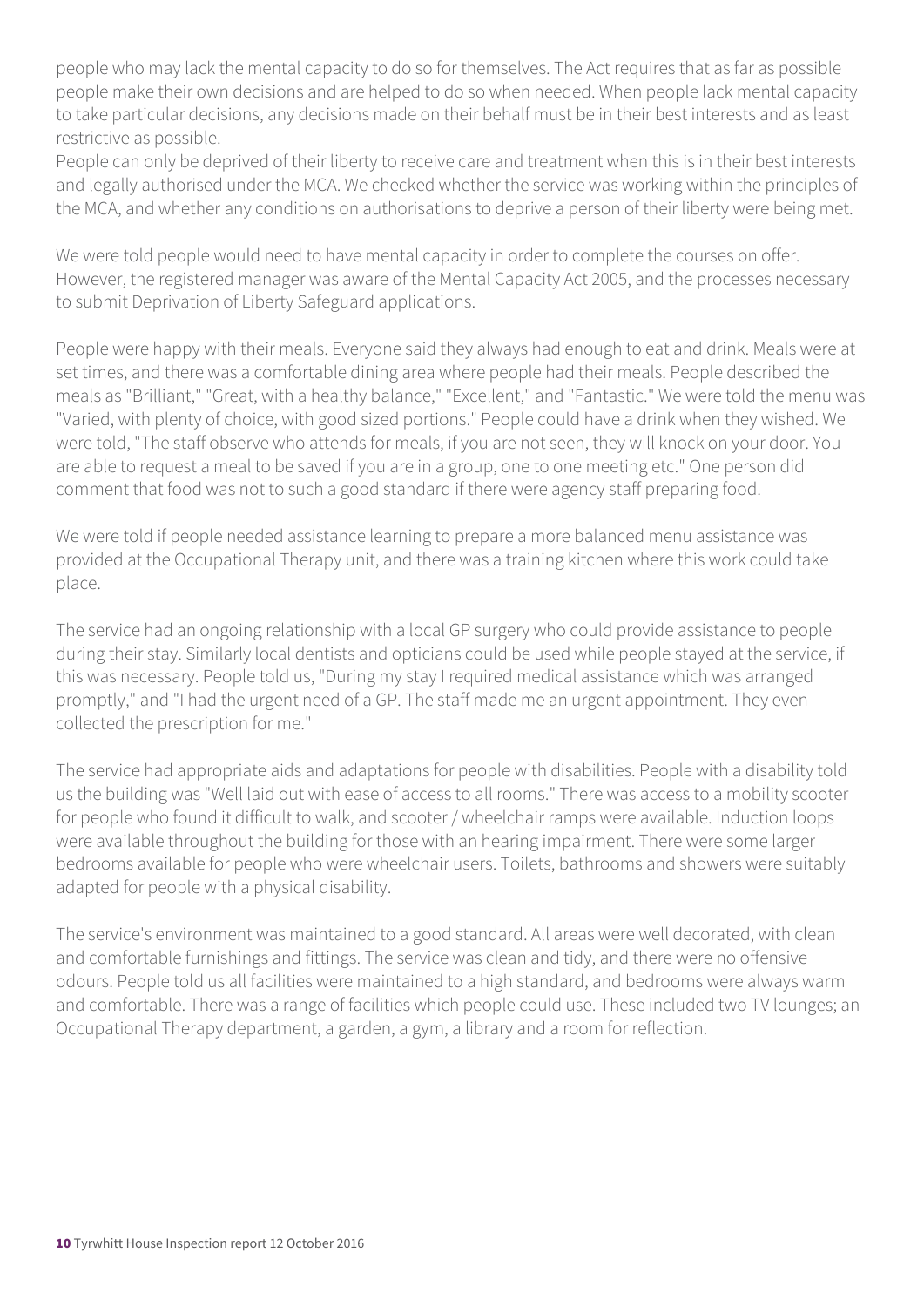# Our findings

People were positive about the care they received from staff. We were told; "Every member of staff was very supportive and extremely helpful….Nothing was too much trouble. They were all brilliant." and "I owe them all so much for all they did for me, and I am sure without them I would not be here now." An external professional working with the service stated, "Staff seem very caring and the people receiving care seem very happy with the help they have received."

We observed staff working in a professional and caring manner. Staff were seen to be very enthusiastic about the organisation and the people they worked with. The people we met told us care was provided in a kind and caring manner and their staff were patient. For example, we were told, "Staff were amazing, caring, supportive and knowledgeable," "I cannot praise the staff enough," "I cannot fault the treatment (that was) provided to me. It helped me cope and manage my PTSD and has been extremely useful in allowing me to get my life back on track, "All the staff were very knowledgeable in their particular area of expertise." "Staff were observed as to be calm, and did not rush people. Therapy sessions were held in private, with signs of doors to state that a session was in progress and there should be no disturbances.

One person was very complementary about a specific instance of support they received from staff. They told us: "I had several problems in relation to the Falklands War. During sessions (the therapist) explained that he would be able to take me to the Falklands War memorial in Reading. This was over an hour's drive from Leatherhead. Transport was arranged for me and another. This most kind and generous act has helped me in so many ways."

People said they were involved in decision making for example in drawing up care plans and the sessions they wished to attend. Choices were encouraged. For example, we were told "I was fully involved and encouraged in any decisions about myself…I was asked what I would like from (my stay) on the first day while I was being admitted." People had regular key working meetings, at least once a week, to assist in monitoring their progress. There were regular group meetings for people to give feedback about the general programme and provide any comments about their stay.

Care records were kept on an electronic system which was password protected. Staff had suitable training to use the system and also about data protection. From the records we inspected there was enough detailed information so staff were able to understand people's needs, history, likes and dislikes. We were told care plans were developed with the person concerned. People had a weekly meeting with their keyworker to review how their programme was progressing and a record was kept of these meetings. We were told, "I have a care plan which I was involved in developing and was given a copy."

People said their privacy was respected, for example, we were told staff always knocked on their doors before entering. People were able to bring any personal belongings with them during their stay. Bedrooms were lockable and people were provided with a key. There was also a safe in people's bedrooms so any medicines, money or valuables could be locked away. The people we were able to speak with all said they found their bedrooms warm and comfortable.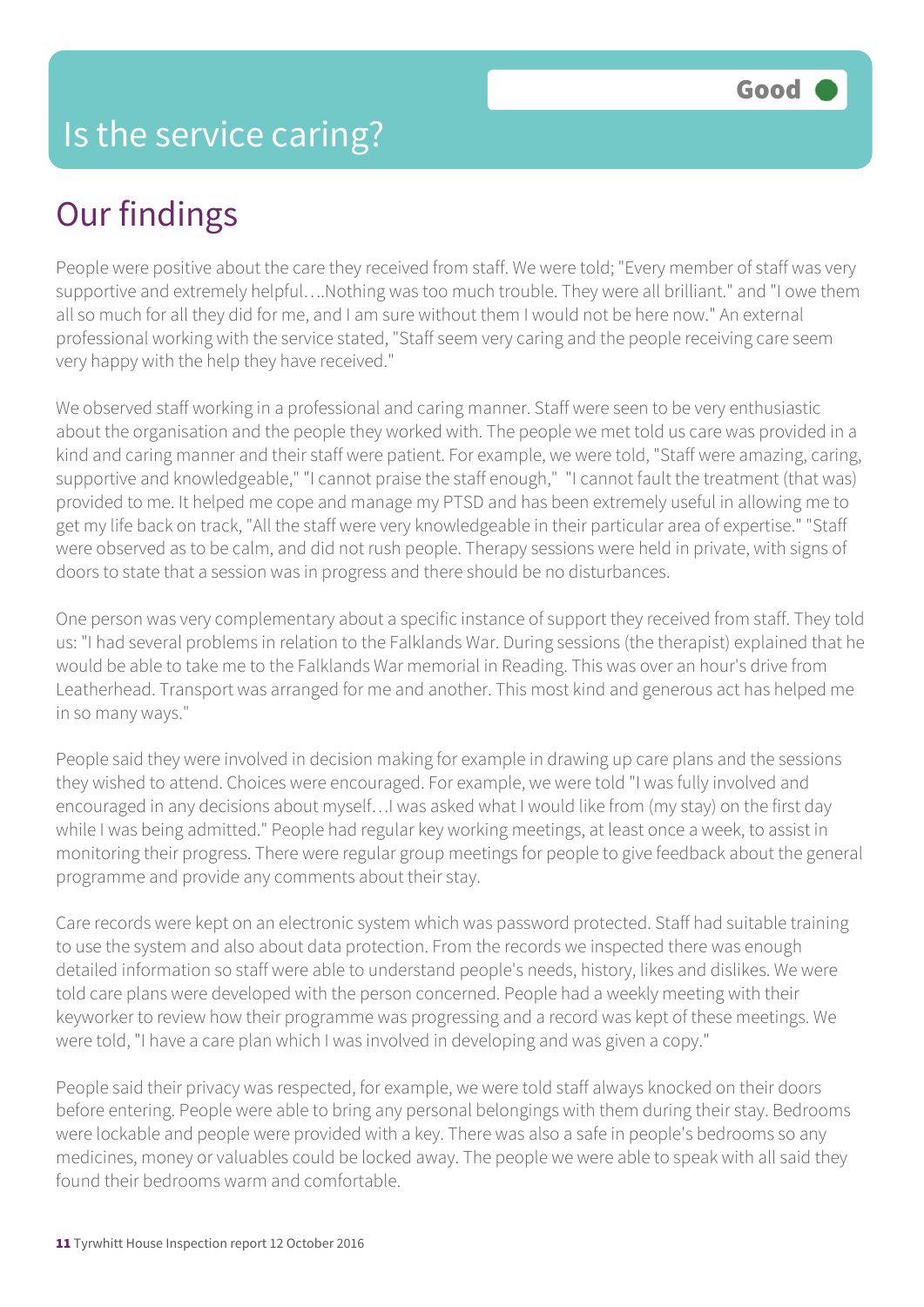People could have visitors, preferably not during the times of therapy sessions, and there was suitable private spaces for people to meet with them. There was a pay phone and Wi-Fi so people could contact friends and relatives. People could also go home at weekends if they wanted to.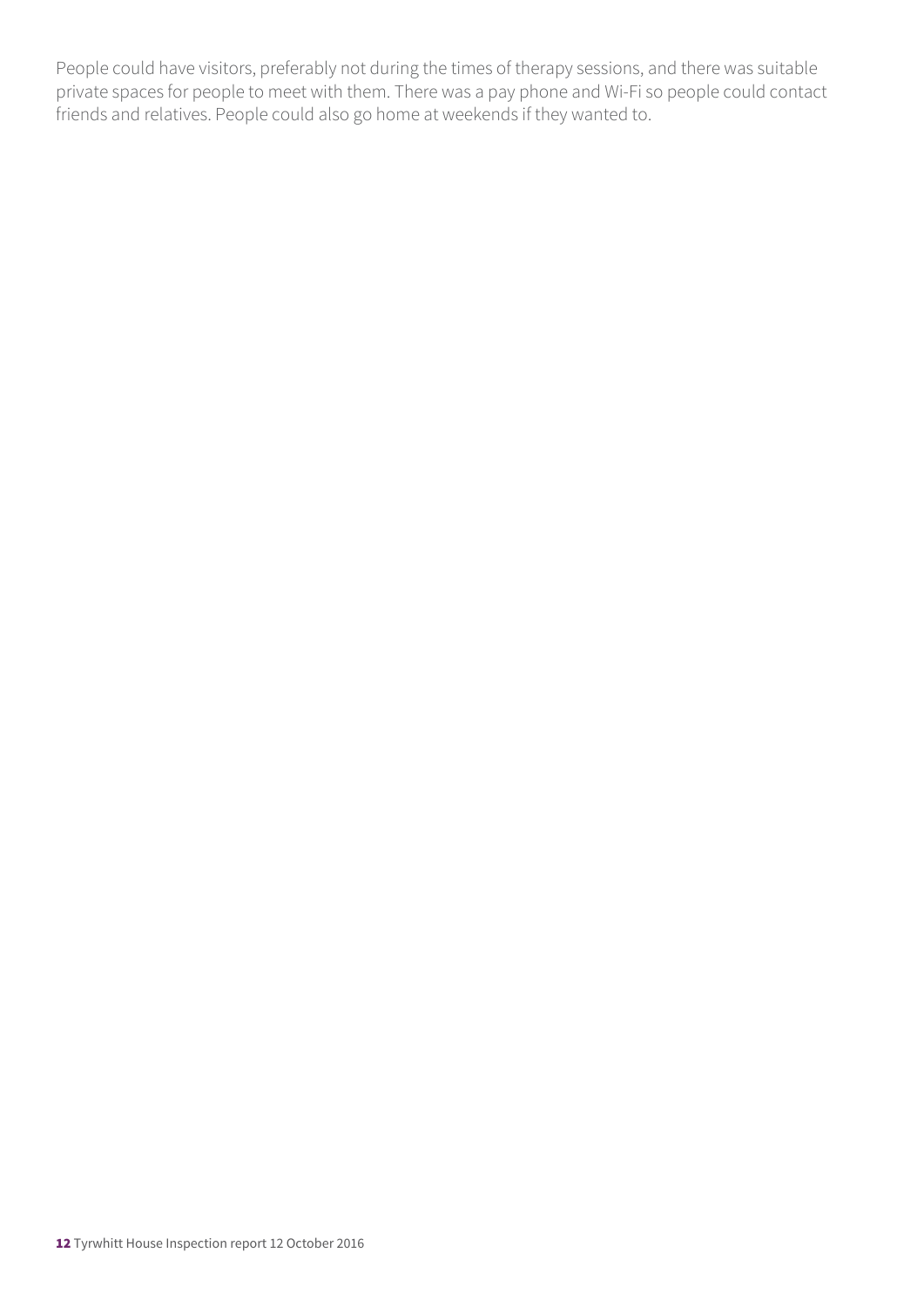# Is the service responsive?

# Our findings

People were very positive about the responsiveness of the service. We were told, "Participation in the programme has been emotionally tiring but eye opening and a revelation," "It was a bit daunting, but support has been really good…I am more focused than before I got here," and "Brilliant. It has given me the tools and massively helped me. The sessions have been very beneficial."

We observed staff acting in a kind and considerate manner. People told us "Staff are fantastic, they could not do anymore. They are kindly and gracious in their approach."

There were call bells in people's bedrooms. The people who used these said they were answered promptly. For example we were told call bells are "Always taken seriously and a quick response is taken every time."

Before coming to the service people were referred through a number of sources for example by their GP. People came to the service from throughout southern England. There were similar services, managed by this provider, in Shropshire, and in Scotland. People may also have support from the organisation's regional community staff which may lead to a referral to the residential programme. Decisions about which programme would be most beneficial (as well as issues such as the person's availability to complete either programme) would be made at the time of assessment. Copies of pre admission assessments on people's files were comprehensive and helped to develop a care plan for the person.

Each person had a care plan in their individual file. Files were stored securely on the organisation's computer system. Care plans contained appropriate information to help staff provide the person with individual care. Information included appropriate assessments for example about the person's mental health. There was information about the person's military history and what assistance they required due to the trauma they had experienced. There was also information about the person's physical health, and any personal care needs as necessary. Care plans were drawn up and regularly reviewed with the person concerned, for example with their key worker on at least a weekly basis. Care plans were accessible to the person concerned, and accessible to relevant staff on the organisation's computer system.

A suitable risk assessment system was in place. From people's care plans and risk assessments, suitable treatment plans were developed to assist people, during their stay, with necessary objectives to be worked on. Staff we spoke with were very attuned to the complexity of risk presented by people who used the service, and staff told us communication of risks between the staff group was very good for example through written records, hand over and team meetings.

The service had suitable structured therapy programmes arranged. Three therapy programmes were offered a two week Trans diagnostic programme, a two week anger management programme, and a six week intensive therapy programme. The trans diagnostic programme provided an introduction to therapies to assist the person to manage their post-traumatic stress disorder. People could repeat this programme if it was necessary, or subsequently attend the six week intensive programme. The six week programme provided treatment recommended by NICE guidelines. People received 55 group sessions during their stay,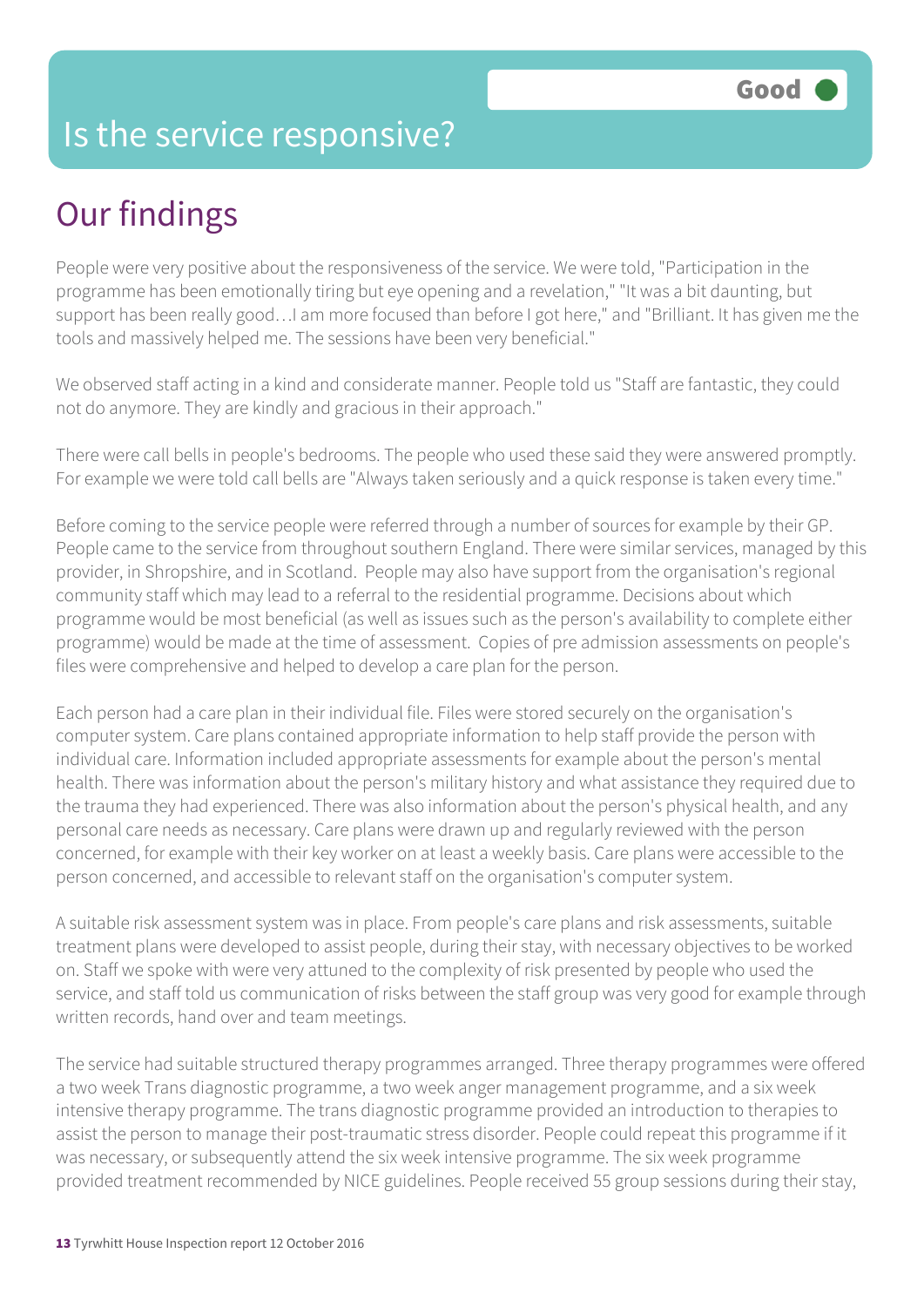and 15 one to one sessions. People were requested to attend at least two group sessions a day. Groups which people could attend included understanding PTSD, anxiety management, managing low mood, art therapy, communication and relationships and improving sleep. People also had regular one to one sessions with a key worker, and psychology staff. Cognitive Behaviour techniques were used with an emphasis on planning actions to improve people's health as people became more aware of their diagnosis, and symptoms. According to provider documentation there was a high completion rate of the six week programme of 94%.

There was a relaxation session available at the end of each day. People could also learn mindfulness techniques, yoga, and Tai Chi. There were also various opportunities for recreational activities, outside the therapy timetable. For example, there was a library, and two TV rooms with satellite television available including sport channels. There was a snooker table, a large selection of board games and a vegetable garden.

People had access to religious ministry during their stay. There was a multi denominational room which people could use for worship. People were provided with a list of local religious groups. A Church of England minister regularly visited the service and offered spiritual assistance to people as they wished.

People said they were provided with "Lots of hand-outs," and a comprehensive 'Participant Handbook,' which enabled people to refer back to information about what they had learned on the programme after it had been completed.

People felt they would be supported once they left the programme. People told us they would be reviewed, after they left the programme, to check how they were and what support would be required in future. Staff told us the person's GP (and / or other medical staff involved) were provided with handover information, once the person had left the service, with any recommendations for follow up treatment and support. People also told us there was a helpline if they needed further support, with an opportunity to repeat programmes if there was a clinical need and funding could be identified. People felt there would be suitable aftercare support for example we were told "They will keep tabs on me," and "If you were in big trouble they would look after you." One person who left the service said "They provide a fantastic service whilst staying there and also the aftercare now I have left." One person told us it would be helpful (for at least some people) to have a "phased return home to help ease anxiety about returning to 'normal' life," particularly for people with chronic conditions, and who are deemed as very vulnerable. One of the manager's however did say there also needed to be some cut off point to ensure people did not become dependent on services.

The service had an Occupational Therapy department where people could participate in wood work, gardening, pottery, model making, various crafts, needle craft, and art work. Music therapy was also available and there was a range of musical instruments. Pet therapy was available where people could pet a range of small animals such as guinea pigs and a bearded dragon. The Occupational Therapy department was open 24 hours a day, and was seen as "Veteran's own space," where they could relax and learn new creative skills with the support of trained occupational therapy staff. A member of staff said they tried to develop a culture, within the department, where "People can make mistakes." This had not been looked on positively in the culture of the military, and this new mentality subsequently helped people live more positively as they recovered from PTSD.

People we spoke with and contacted were very positive about the therapy programme. Comments received included that the programme was "Very helpful," "The sessions are very beneficial," "I received CBT therapy which was supplied with great skill and finesse by all staff who were caring and thoughtful, "and "All treatments seemed to have worked and I have learned more strategies i.e. grounding, relaxation, thought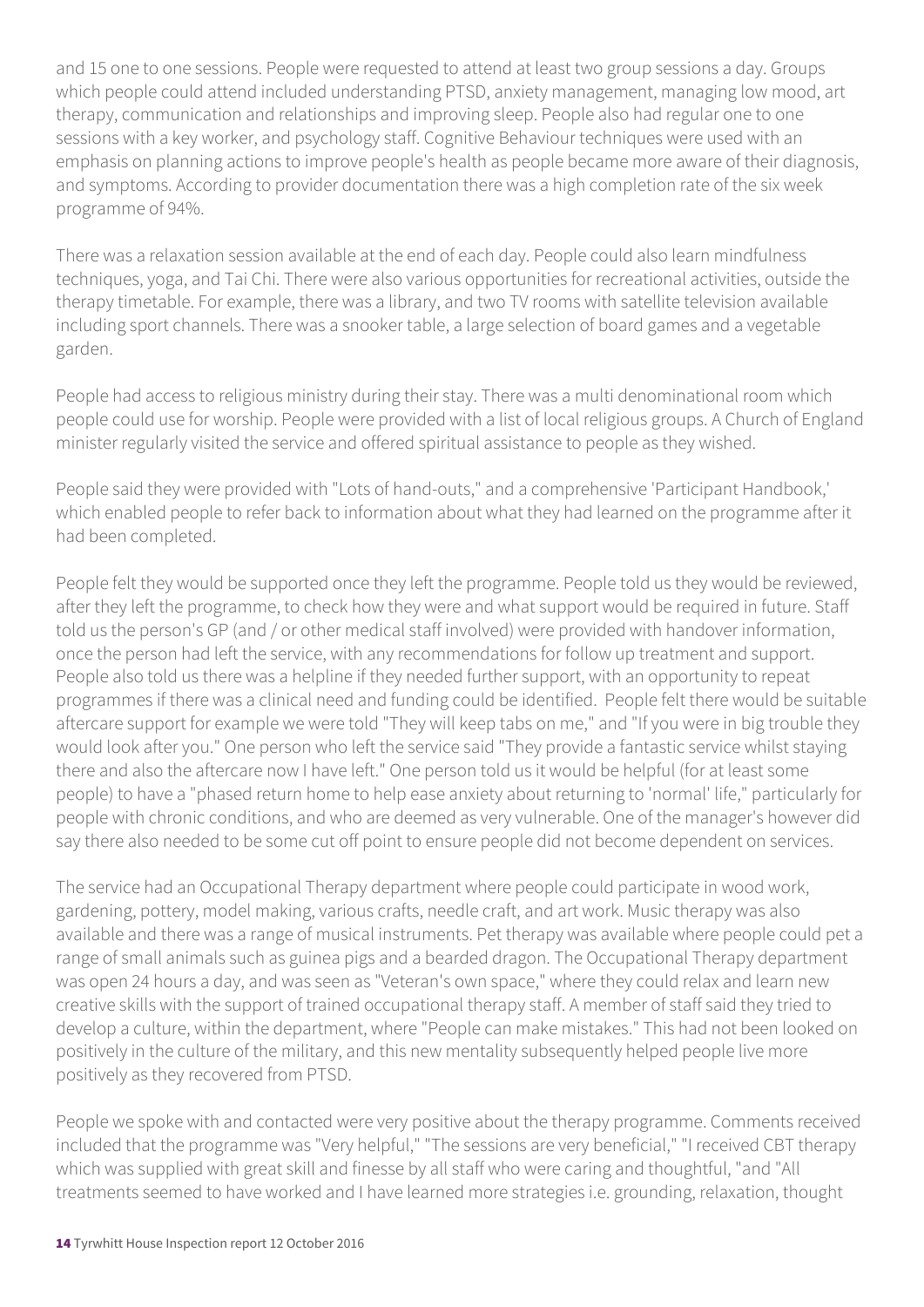challenging and mindfulness to cope with my symptoms" but someone also pointed out "It depends on the individual if they wish to engage."

There was a day for family members and carers on the 6 week intensive treatment programme to come and have an understanding of the service.

People we spoke with said if they had any concerns or complaints they would feel confident discussing these with staff members or management, or they would ask their relative to resolve the problem. People we contacted said they were "Fully informed of the complaints system," which was displayed around the service, and also on the organisation's website. People said they felt confident appropriate action would be taken, and complaints would be dealt with "Fairly and professionally" if they raised a concern. We were told there were no open complaints on record, and a record was kept of any previous complaints received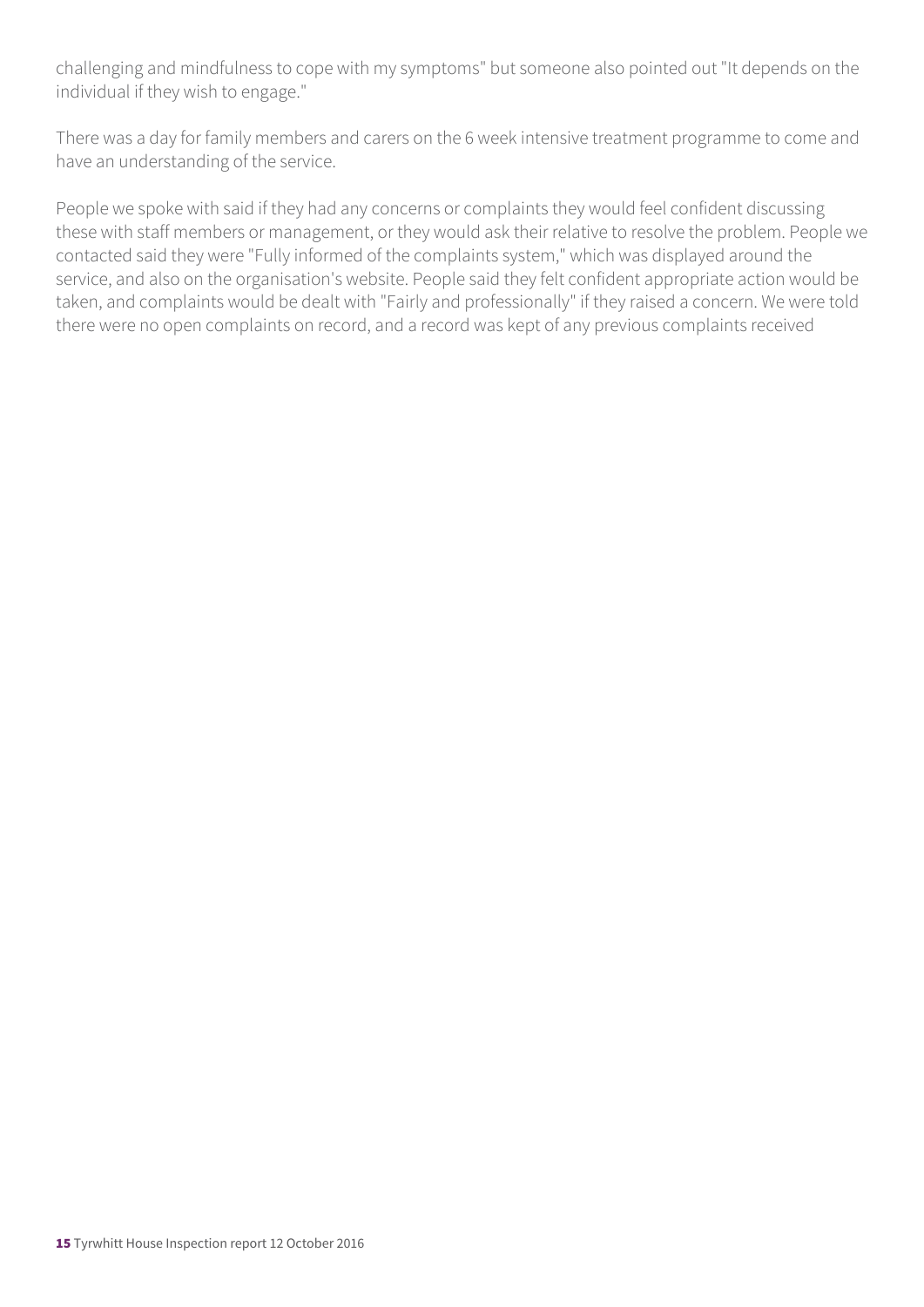## Is the service well-led?

# Our findings

People and staff had confidence in the registered manager and the organisation which provided the service. We were told management were, "Helpful at all times," "The service ran very smoothly and was well managed," and "Staff were very approachable and open. Staff told us managers were "Excellent," and "Brilliant."

People said there was a positive culture at the service. One person said, "I can't fault my stay at Tyrwhitt House. I was made to feel extremely comfortable, and the staff were excellent. They provide a fantastic service." and "They do a great job and myself and fellow veterans/ 'Brothers in Arms' are totally grateful for." Staff said there was a positive culture among the staff team. We were told about the organisation, "They care about me and I am proud to work for them." Another member of the staff said they were "Utterly privileged to treat the patients," and we were also told by one member of staff that to work at the service you have to be "Caring, honest and show compassion." None of the staff we spoke with had ever witnessed any poor practice, and all said if they had they were confident this would be immediately addressed by management.

People said communication between staff and people was good. For example, there were regular group and one to one meetings with people, and opportunities to safely express any concerns or complaints.

There was a day for family members to come and have an understanding of the service. During the day family members are provided with some insight into the intentions of the treatment programme.

There had a clear management structure. Senior managers were based at the service. There was a clear organisational structure. Recovery support workers and nurses said they could approach more senior managers as necessary. We were told managers were "Really approachable," staff felt "Well supported," and a member of staff said they would have "No qualms" talking to managers if they had any concerns. Another member of staff said "Heather (the registered manager) is always accessible." Staff said they were able to approach any other staff, across the various professions employed, for advice and clinical guidance. Staff said they felt their "Opinion always counted," and there was "respect" for each other throughout the various roles.

The registered manager worked in the service full time. A registered nurse was on duty 24 hours a day, every day. Staff members said morale was good within the staff team. Staff told us that if they had any minor concerns they felt confident addressing these with their colleagues. They said major concerns were addressed appropriately by the registered manager.

The registered provider had a comprehensive approach to quality assurance. The organisation used the CQC's 'five questions' (Is the service safe, effective, caring, responsive and well led) as a framework for assessing quality. Surveys were completed by people who used the service and staff. There was also a comprehensive system of audit for example of clinical issues( such as of care records, delivery of individual and group therapy sessions); audit systems for example of health and safety, medicines, infection control,